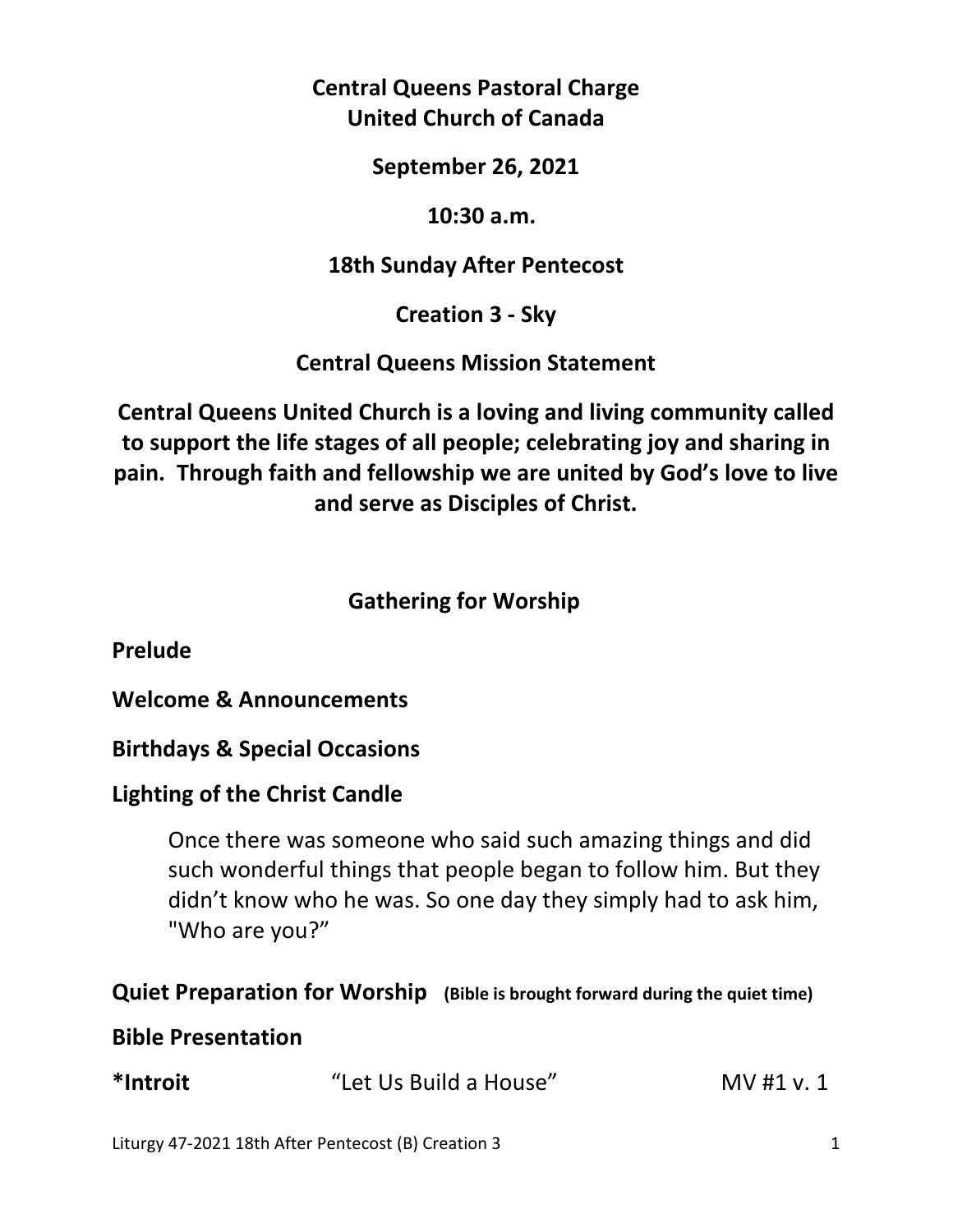### **\*Call to Worship**

 Through sun and shadow, **God's love will remain.**  Through torrent and thunder, **God's love will remain.**  Through fog and flurries, **God's love will remain.**  Through breeze and bluster, **God's love will remain.**  Through cloudless and clear, **God's love will remain.**  Through rain and rainbow, **God's love will remain.**  Through all that life beings, **God's love will remain.**  Come, let us worship God.

**\*Hymn** "Touch the Earth Lightly" VU #307

#### **Prayer of Approach**

 **Holy One, you cradle each of us with remarkable hope. You wrap each of us in a deep, mysterious love. You wipe each tear away with infinite gentleness. You celebrate each of us for the one-of-a-kind beauty we each possess. May we now celebrate these blessings with open spirits and grateful hearts.**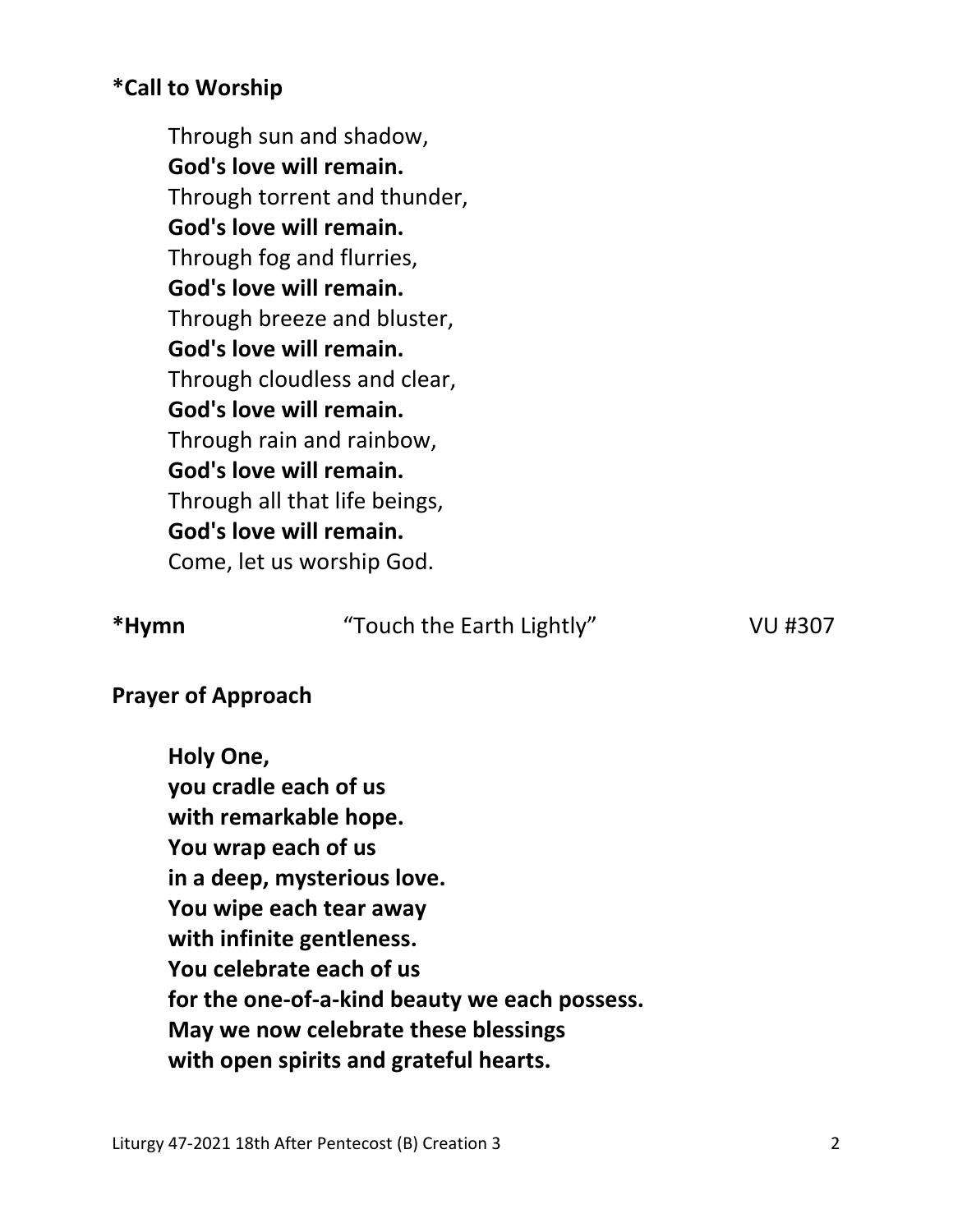With Jesus, we share in the ancient prayer…

### **Lord's Prayer**

**Our Father, who art in heaven, hallowed be thy name. Thy Kingdom come, thy will be done on earth, as it is in heaven. Give us this day our daily bread; and forgive us our trespasses, as we forgive those who trespass against us; and lead us not into temptation, but deliver us from evil. For thine is the kingdom, the power, and the glory, for ever and ever. Amen.** 

| Psalm 19<br><b>Responsive</b> |  | VU #740 -741                                     |  |
|-------------------------------|--|--------------------------------------------------|--|
| *Hymn                         |  | "All Things Bright and Beautiful" VU#291 vv. 1-3 |  |
| All God's Children            |  |                                                  |  |
| *Hymn                         |  | "All Things Bright and Beautiful" VU#291 vv. 4-5 |  |
| <b>Call to Confession</b>     |  |                                                  |  |

**Prayer of Confession** *Based on Jeremiah 4:23-28*

Jeremiah was a prophet who lived a long time ago. A prophet is someone who reminds people to live according to God's ways. Jeremiah lived during a dangerous and hard time, and tried to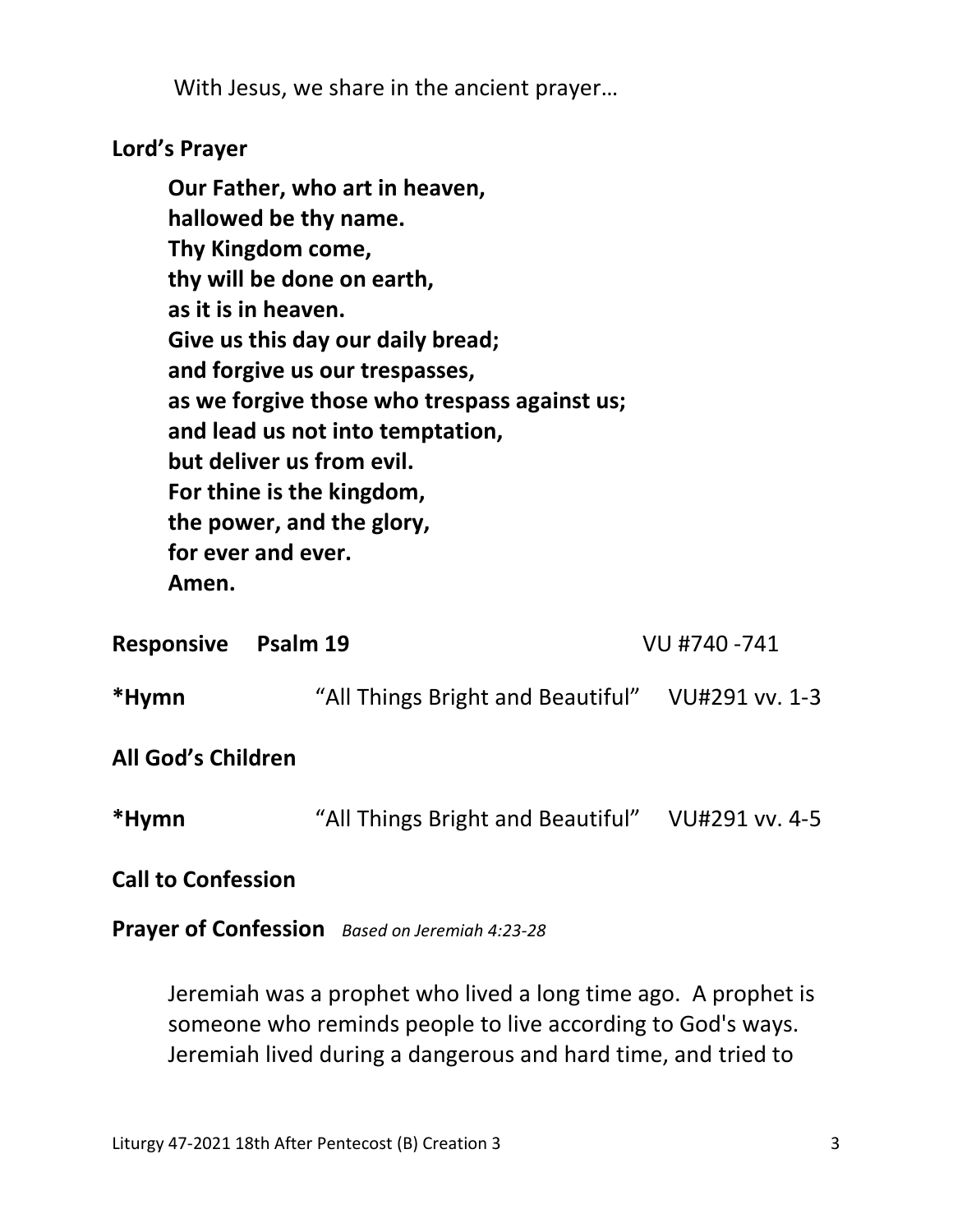help people stay faithful in the midst of all these difficulties. Jeremiah, what do you see? **I see lands made barren and dry; I see the heavens made dark.**  Jeremiah, why do you see this? **God's people have forgotten who they are.**  Jeremiah, what do you see? **I see mountains quaking, I see empty skies with no birds anywhere, I see ruins where there once were cities.**  Jeremiah, why do you see this? **God's people have forgotten who they are, and now it is time for them to remember.**  Jeremiah reminded people long ago of what they had forgotten. Jeremiah's words remind us of what we forget. **When lands turn barren, when skies are empty of wings, when cities become ruins: we have forgotten that we are God's people.** 

*Silent Reflection* 

# **It is time for us to remember. Amen.**

# **Assurance of God's Love**

Many years after Jeremiah, Paul - a follower of Jesus - tried to help people remember. Paul, what are you writing? **A letter to God's people.**  Paul, what do you say to them? **I tell them to hold fast to God's word of life, that they might shine like bright stars in the sky. We will hold fast to God's word of life. We will remember that we are God's people.**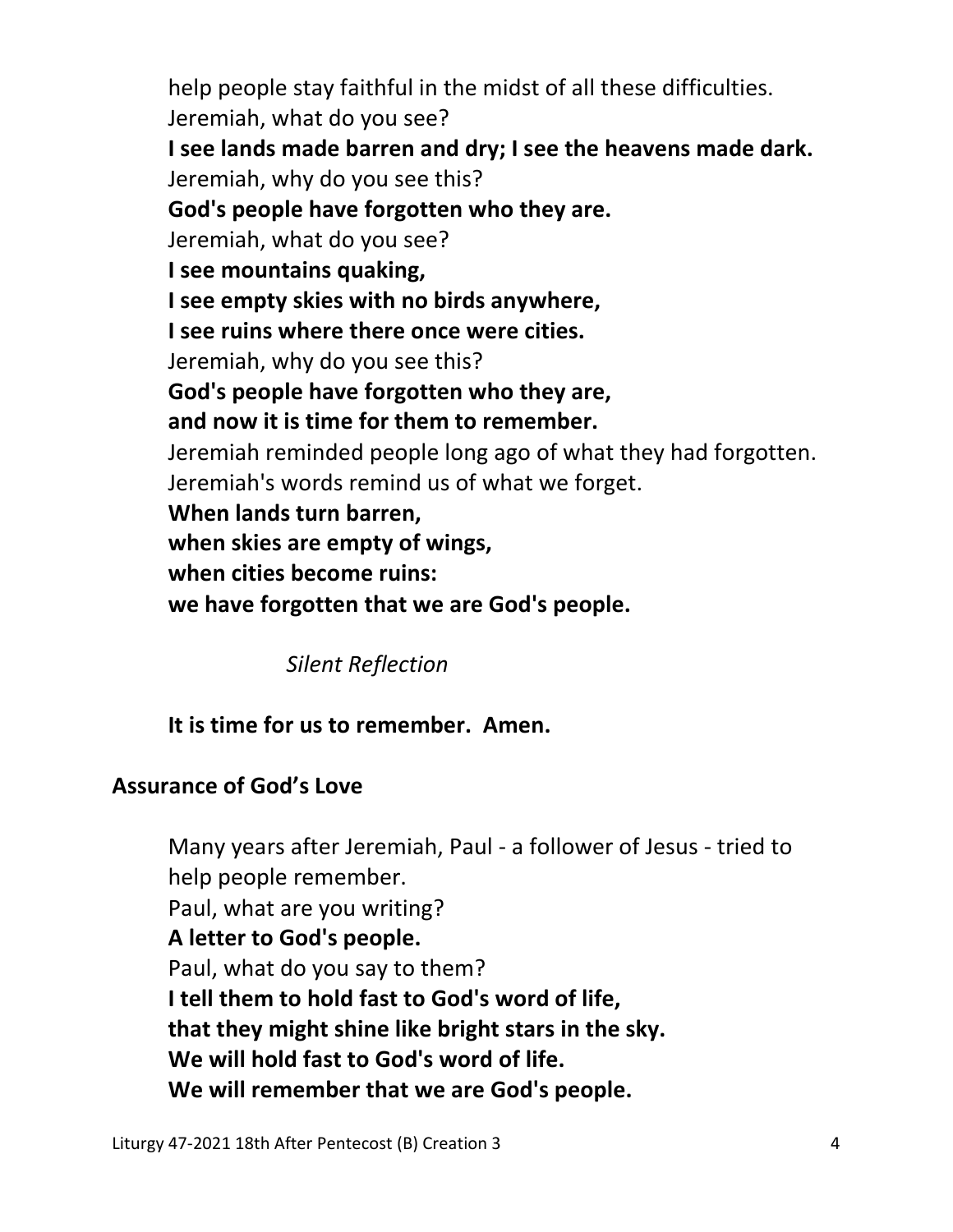And may we each shine like a bright star in the sky. Amen.

### **Presentation of Our Gifts**

**Offertory Invitation** 

**Offertory Walk With Me"** VU# 649 chorus

**\*Presentation of Offering** 

**\*Offertory Prayer** 

 **Gracious God, We thank you for your many gifts to us: the unfolding of day and night; the smell of a meal being prepared; the voice of a friend greeting us; the feel of a cool breeze against our cheeks. We now offer these gifts in response as a sign of our gratitude and gesture of our lives. Amen.** 

### **Listening for the Word**

### **Sacred Word**

#### **Jeremiah 4:23-28**

I looked on the earth, and lo, it was waste and void; and to the heavens, and they had no light. I looked on the mountains, and lo, they were quaking, and all the hills moved to and fro. I looked, and lo, there was no one at all,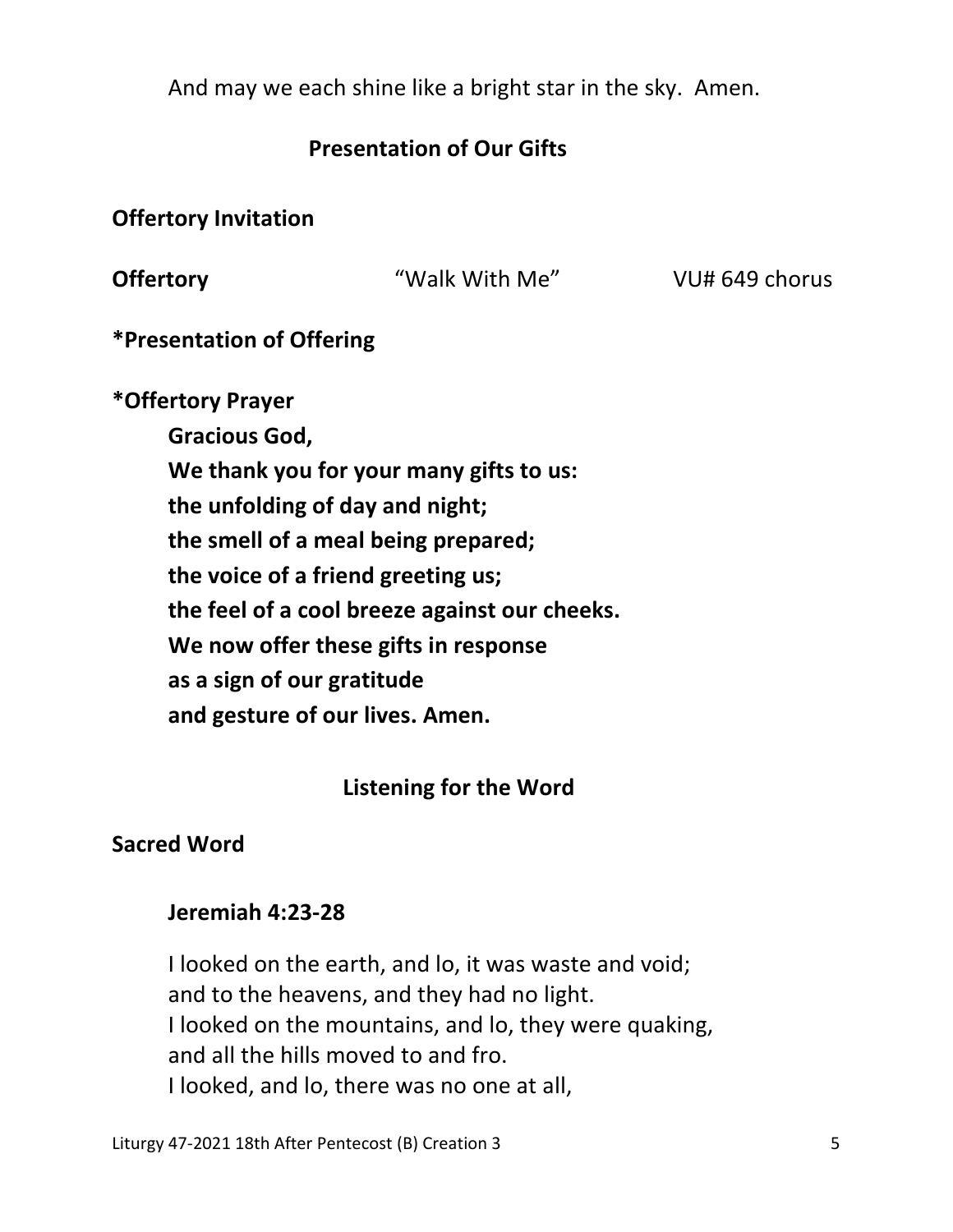and all the birds of the air had fled. I looked, and lo, the fruitful land was a desert, and all its cities were laid in ruins before the LORD, before his fierce anger.

For thus says the LORD: The whole land shall be a desolation; yet I will not make a full end.

Because of this the earth shall mourn, and the heavens above grow black; for I have spoken, I have purposed; I have not relented nor will I turn back.

# **Philippians 2:14-18**

Do all things without murmuring and arguing, so that you may be blameless and innocent, children of God without blemish in the midst of a crooked and perverse generation, in which you shine like stars in the world. It is by your holding fast to the word of life that I can boast on the day of Christ that I did not run in vain or labour in vain. But even if I am being poured out as a libation over the sacrifice and the offering of your faith, I am glad and rejoice with all of you— and in the same way you also must be glad and rejoice with me.

# **Anthem**

# **Sermon**

**Reflective Music** 

# **Prayers of Thanksgiving and Intercession**

Gracious God,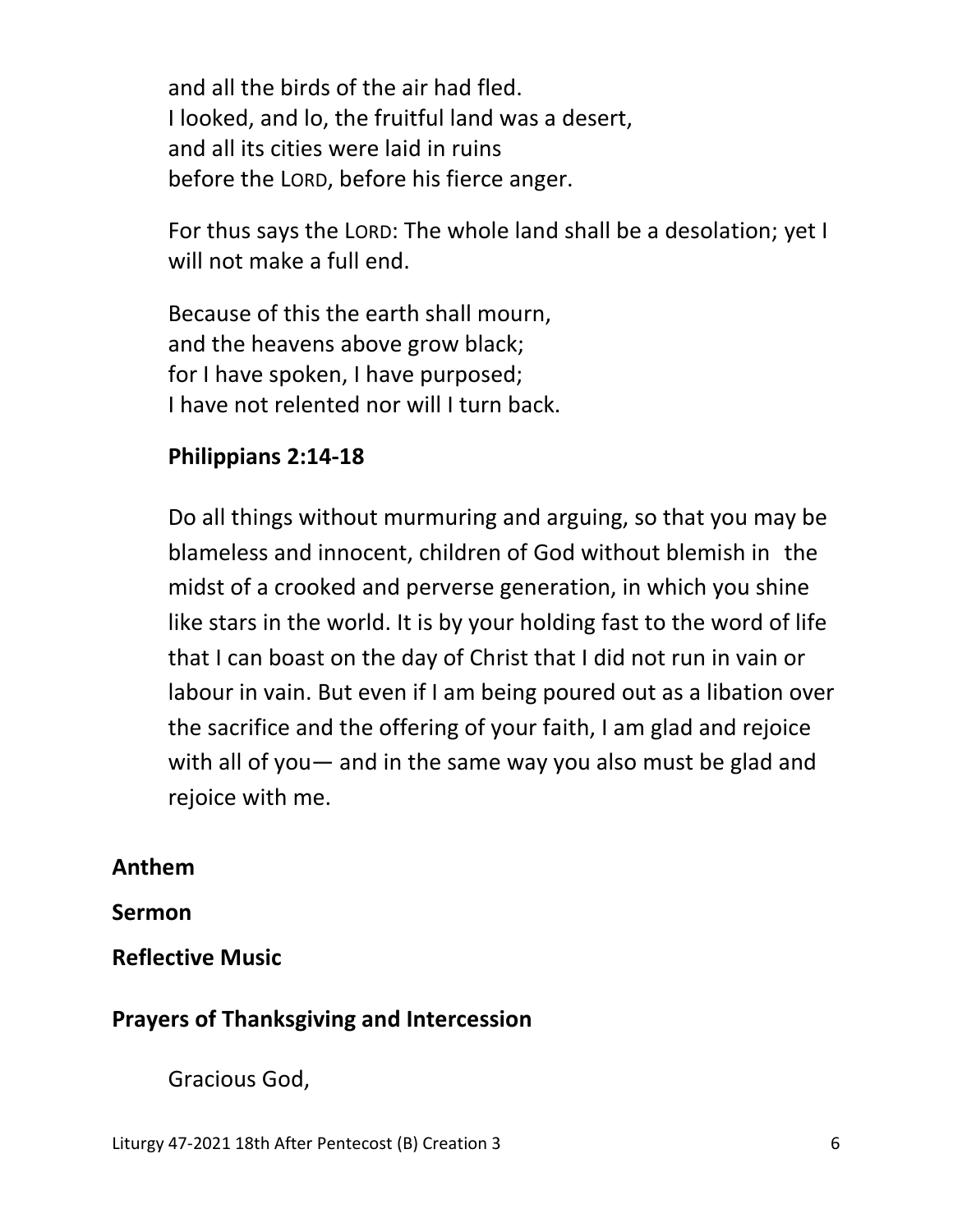you have called many people together to become the church that bears Jesus' name. Thank you for joining us in community in so many different places, and for giving us opportunities to make a difference. Bless our congregation and our denomination, so that we are united in mission and purpose, wherever and however we serve. Lord, in your mercy,

# **Hear our prayer.**

Creator God, you made all things and called them good.

May the earth be held in reverence by all people.

May its resources be used wisely,

 and the fragile balance between all its species respected. Be with those whose lives have been disrupted by wildfire, storm and drought, and bring healing to creatures and communities struggling for life.

Lord, in your mercy,

# **Hear our prayer.**

Comforting God,

 your Anointed One became a refugee with no place to call his own. Look with mercy on all those who are fleeing from danger, and find themselves homeless and hungry.

Bless and protect those who work to bring relief;

 and inspire generosity and compassion in hearts that have resources to share.

 Guide the nations to work together to bring an end to conflict so that little children may grow up safe and happy in their own homes.

Lord, in your mercy,

# **Hear our prayer.**

Eternal Ruler,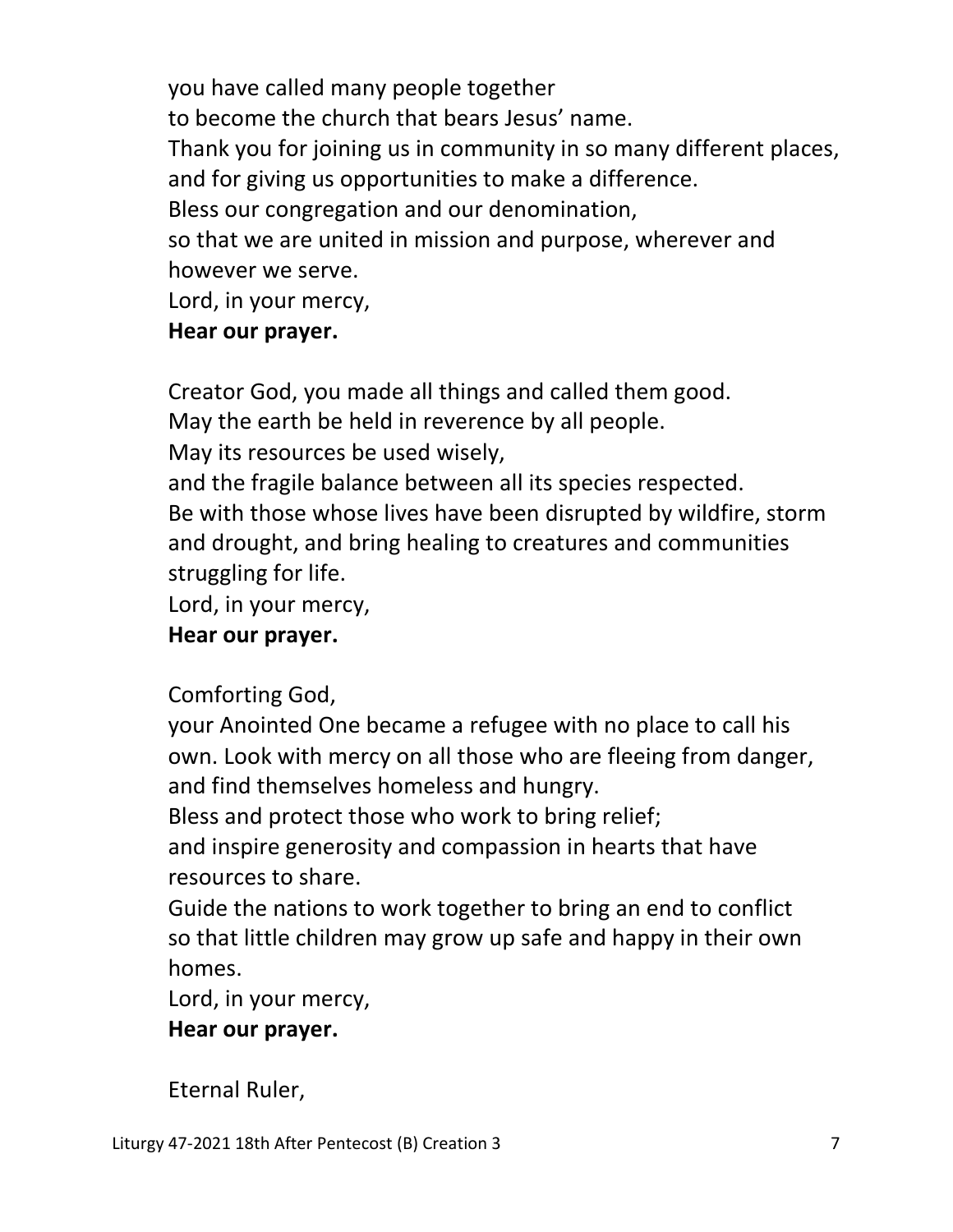all nations rise and fall in your sight.

 Hear our prayers for those who rule in countries around the world, that they may act with integrity, establish justice for all citizens, and seek the ways of peace.

 Give guidance to the new government elected in Canada this week, to address the needs of the most vulnerable,

 and to lead recovery from the pandemic in prudent and generous ways.

Lord, in your mercy,

### **Hear our prayer.**

 God of hope, we bring before you the names of people and places on our hearts this day, seeking the right gift only you can give them:

 *(silence)*  Lord, in your mercy,  **Hear our prayer.** 

Ever faithful God,

 you have knit together your people from all times and places into the body of Christ through resurrecting love. Keep us in communion with all your saints, those we have known and loved, as well as those known best to you. Inspire us to learn from the examples of their faith in action, and bring us together in the joy we will know in your presence. Lord in your mercy,

### **Hear our prayer.**

 Merciful God, accept our prayers, spoken and unspoken, and strengthen us to do your will through Jesus Christ. Amen.